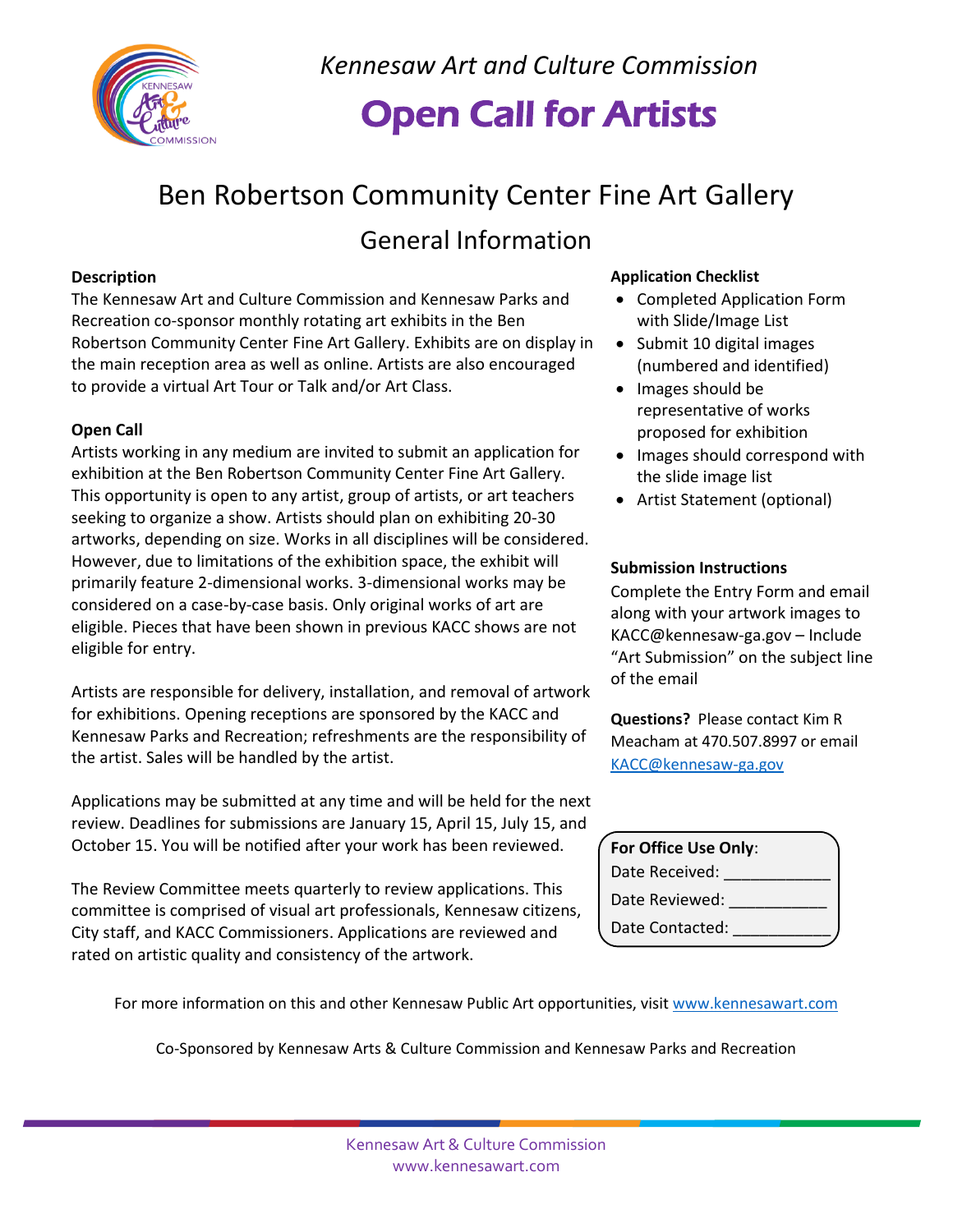

*Kennesaw Art and Culture Commission*

## Open Call for Artists

## Ben Robertson Community Center Fine Art Gallery Application

| <b>Contact Information</b>                                                                                                                                                                                                     |  |
|--------------------------------------------------------------------------------------------------------------------------------------------------------------------------------------------------------------------------------|--|
|                                                                                                                                                                                                                                |  |
| <b>Primary Contact</b>                                                                                                                                                                                                         |  |
|                                                                                                                                                                                                                                |  |
|                                                                                                                                                                                                                                |  |
|                                                                                                                                                                                                                                |  |
|                                                                                                                                                                                                                                |  |
| Website Participate of the contract of the contract of the contract of the contract of the contract of the contract of the contract of the contract of the contract of the contract of the contract of the contract of the con |  |

#### **Images**

Submit 10 digital images. Images should be representative of works proposed for the exhibition. Label Your Images: ArtistFirstInitialLastName.Title.jpg Example: TSmith.BirdOnWing.jpg

| <b>Artist</b> | <b>Title</b> | <b>Size</b> | <b>Medium</b> |
|---------------|--------------|-------------|---------------|
|               |              |             |               |
|               |              |             |               |
|               |              |             |               |
|               |              |             |               |
|               |              |             |               |
|               |              |             |               |
|               |              |             |               |
|               |              |             |               |
|               |              |             |               |
|               |              |             |               |